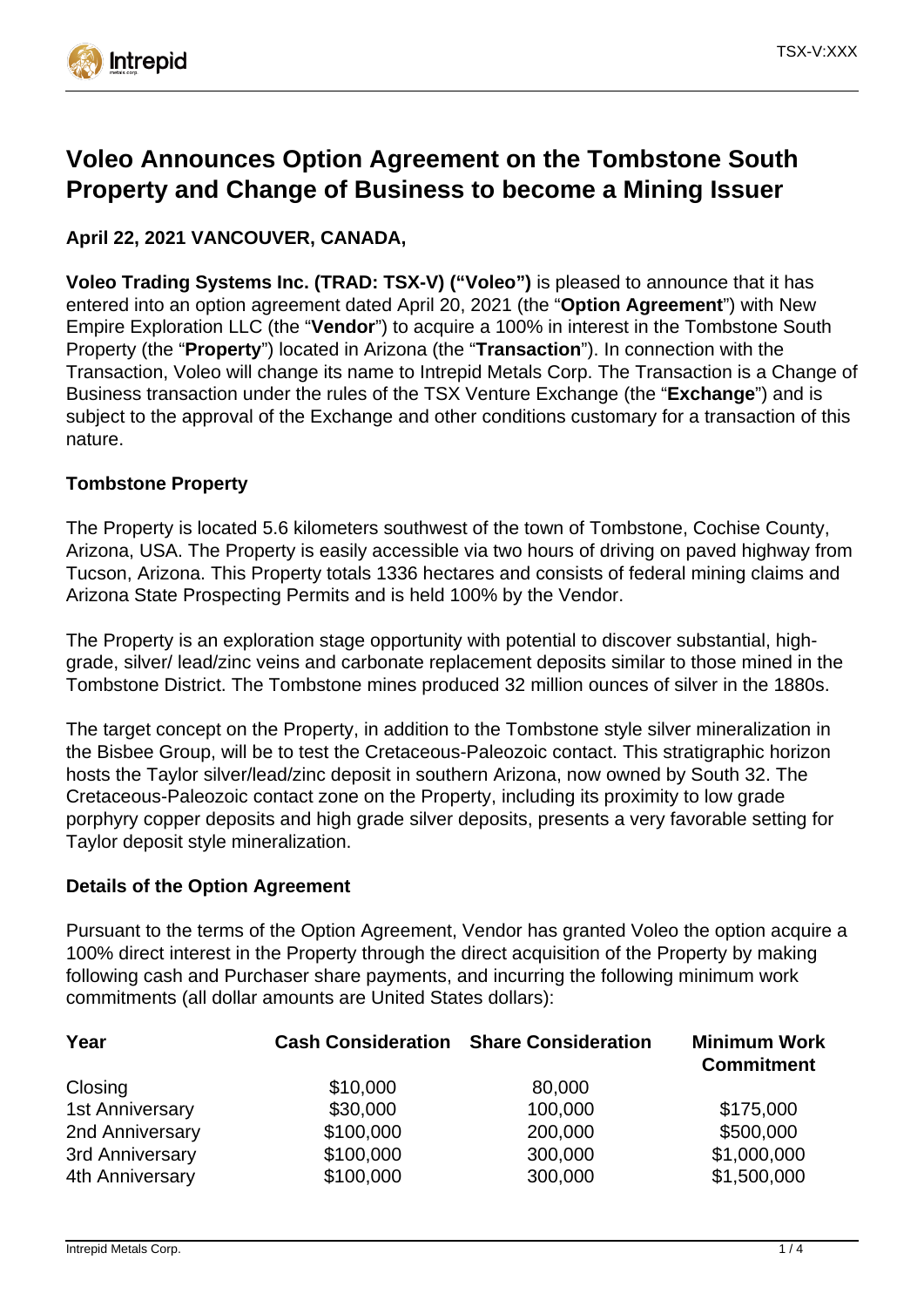

| 5th Anniversary | \$500,000 |         |             |
|-----------------|-----------|---------|-------------|
| <b>TOTAL</b>    | \$840,000 | 980,000 | \$3,175,000 |

Voleo shall also grant the Vendor a 1.5% Net Smelter Royalty over the Property. One third of the Net Smelter Royalty may be repurchased by Voleo for a cash payment of \$500,000. Voleo shall have a right of first refusal on the sale of the Net Smelter Royalty by Vendor.

No finder's fees are payable in connection with the Transaction.

### **Financing**

In conjunction with the Transaction, Voleo intends to undertake a non-brokered private placement to raise up to a total of C\$2,000,000 consisting of 8,000,000 units (the "**Units**") at a price of C\$0.25 per Unit (the "**Offering**"). Each Unit will consist of one common share and one common share purchase warrant (each whole warrant, a "**Warrant**"). Each Warrant shall be exercisable to acquire one common share for a period of 24 months at an exercise price equal to C\$0.40.

The Company intends to use the net proceeds of the Offering to continue to evaluate and explore the Property and for general corporate and working capital purposes.

The Offering will be non-brokered; however, the Company may pay finder's fees in accordance with the rules and policies of the TSX Venture Exchange. The Offering is subject to the approval of the TSX Venture Exchange.

**This news release does not constitute an offer of securities for sale in the United States. The securities being offered have not been, nor will they be, registered under the Unites States Securities Act of 1933, as amended, and such securities may not be offered or sold within the United States absent U.S. registration or an applicable exemption from U.S. registration requirements.**

#### **Additional Information**

Full details of the Transaction will be included in the disclosure document that will be completed with respect to the Transaction. The Transaction is being conducted at arm's length. The name of the Resulting Issuer will be "Intrepid Metals Corp." The Company will not be completing a share consolidation in connection with the Transaction. The Company also does not intend to make any changes to its existing directors and officers in connection with the Transaction. Voleo anticipates applying for a waiver of the sponsorship requirement.

The Company intends to seek a waiver of the shareholder approval requirement for the Transaction on the basis that it is without active operations as set out in Section 4.1(b)(iii) of Exchange Policy 5.2. In April 2020, the Company announced that its technology platform would not reach profitability in 2020 and was implementing cost savings measure in response to the COVID-19 pandemic. In May 2020 the Company announced that due to continued global uncertainty resulting from COVID-19, it was shutting down its US client operations. The intention of Voleo was to cease operations, cut all possible costs, but retain its intellectual property and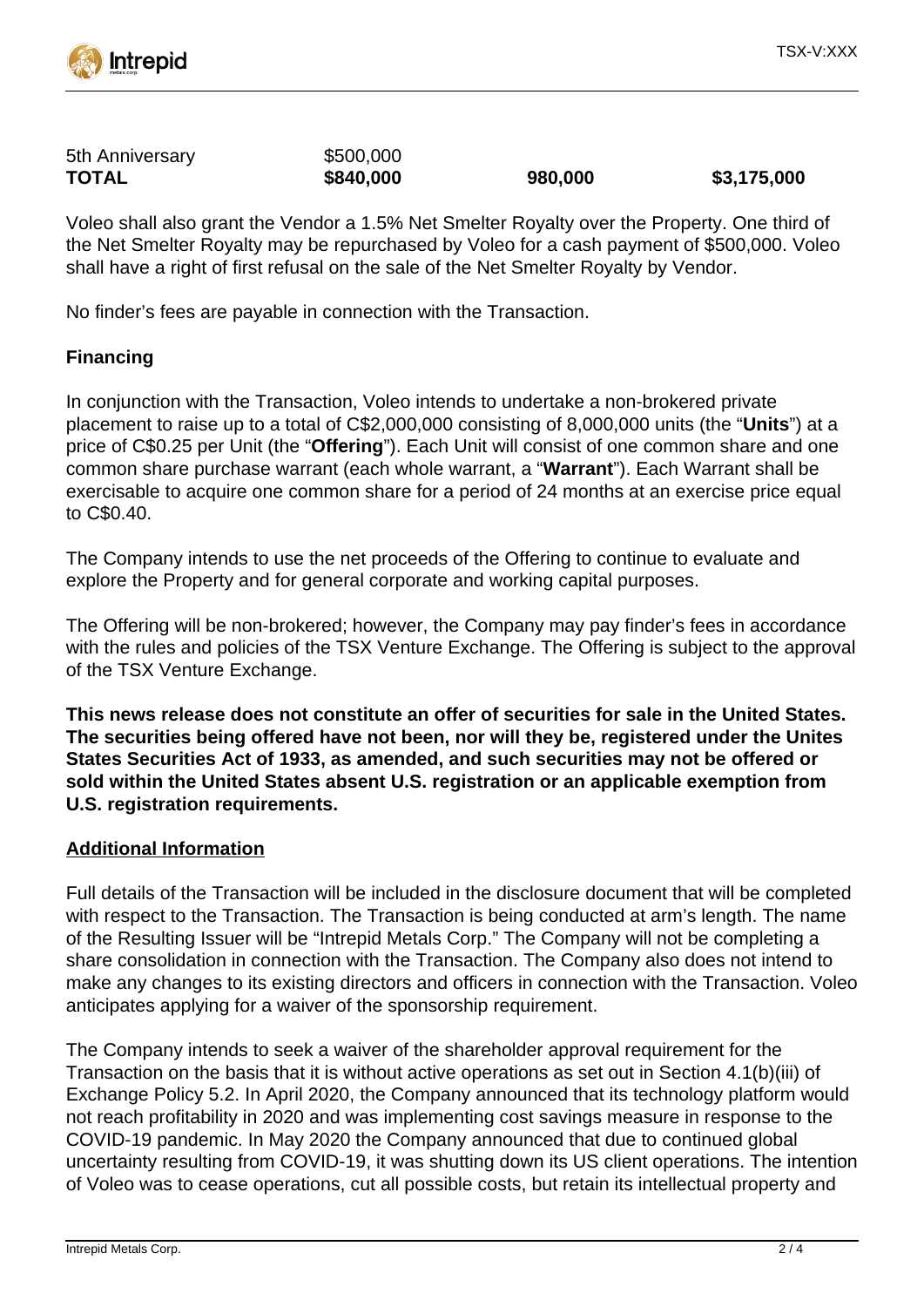

evaluate strategic opportunities including partnership or sale. The Company has closed its US broker dealer, terminated its FINRA membership and ceased operations. Based on the state of the market and the Company's current financial situation, it does not anticipate returning to active operations based on its existing technology. If the Transaction is completed, the Company intends to divest its technology and focus exclusively on the exploration and development of the Property.

The Company confirms that it is not and will not be subject to a cease trade order and will not otherwise be suspended from trading on completion of the Transaction. In addition, Company shareholder approval of the Transaction is not required under applicable corporate laws and is not required under applicable Securities Laws. Any waiver of the shareholder approval requirement is subject to approval by the Exchange. The Company will confirm whether a waiver has been received in a subsequent news release.

Additional information as required by Exchange Policy 5.2 will be provided by way of a subsequent news release. Trading in the common shares of the Company on the Exchange will remain halted until such times as the requirements of the Exchange are met.

Completion of the transaction is subject to a number of conditions, including but not limited to, Exchange acceptance and if applicable, disinterested shareholder approval. Where applicable, the transaction cannot close until the required shareholder approval is obtained. There can be no assurance that the transaction will be completed as proposed or at all.

Investors are cautioned that, except as disclosed in the management information circular or filing statement to be prepared in connection with the transaction, any information released or received with respect to the transaction may not be accurate or complete and should not be relied upon. Trading in the securities of Voleo Resources Ltd. should be considered highly speculative.

The TSX Venture Exchange Inc. has in no way passed upon the merits of the proposed transaction and has neither approved nor disapproved the contents of this news release.

#### **Qualified Person**

Dr. Chris Osterman, P. Geo, a consultant of Voleo, is a Qualified Person ("QP") as defined by National Instrument 43-101. Dr. Osterman has reviewed and is responsible for the technical information disclosed in this press release.

#### **About Voleo Trading Systems Inc.**

For more information on Voleo please visit [ir.myvoleo.com](https://ir.myvoleo.com/).

#### **ON BEHALF OF THE VOLEO BOARD**

#### **"Mark Morabito" Executive Chairman**

For further information please contact: